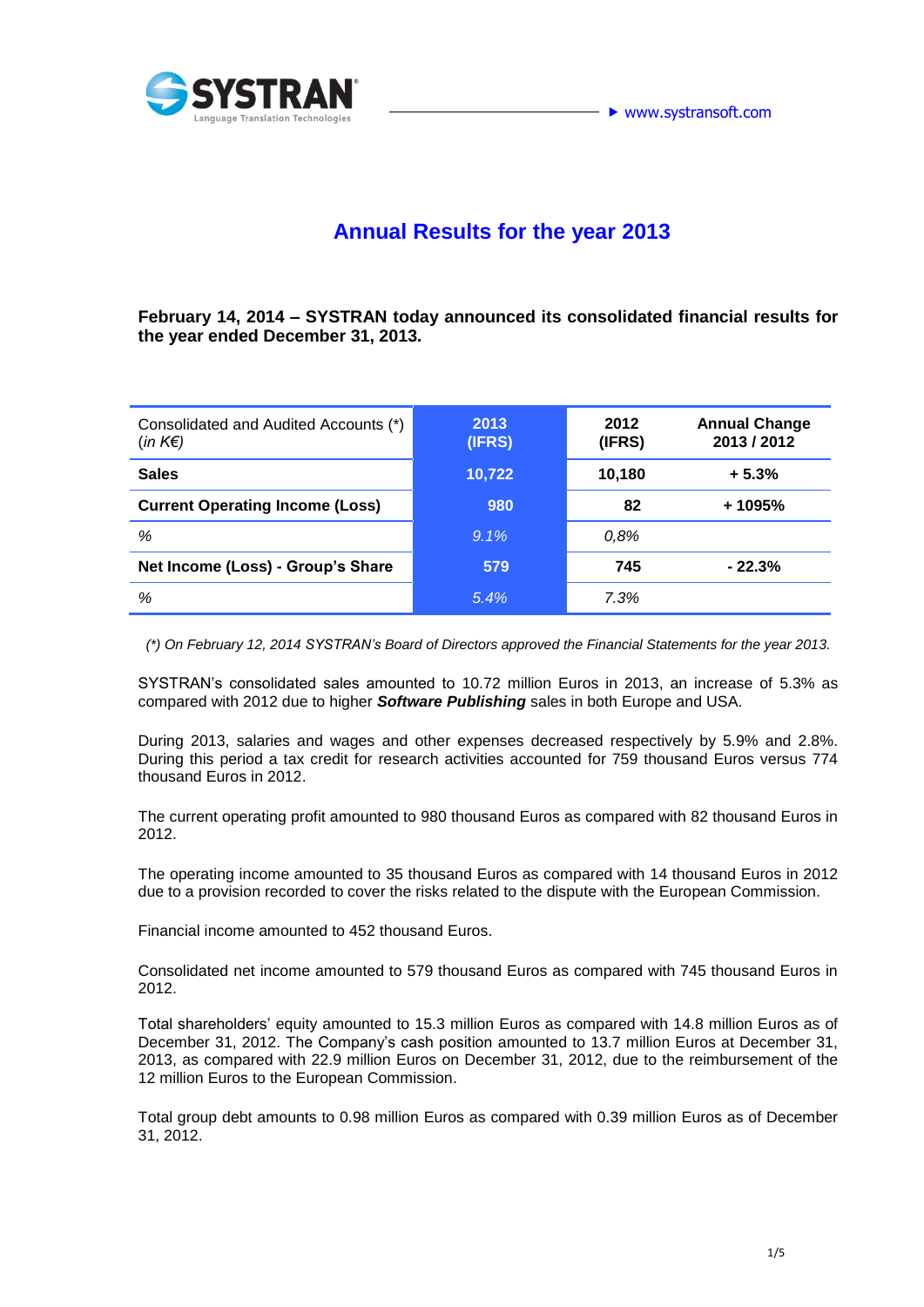### **Year 2013 Activities**

| <b>Consolidated Accounts</b><br>(in $K \in \mathcal{E}$ ) | 2013   | In $%$<br>of total | 2012   | In $%$<br>of total | <b>Annual Change</b><br>2013/2012 |
|-----------------------------------------------------------|--------|--------------------|--------|--------------------|-----------------------------------|
| Software Publishing                                       | 6,929  | 64.6%              | 5.051  | 49.6%              | $+37.2%$                          |
| <b>Professional Services</b>                              | 3,793  | 35.4%              | 5,129  | 50.4%              | $-26.0\%$                         |
| <b>Consolidated Sales</b>                                 | 10,722 | 100.0%             | 10,180 | 100.0%             | $+5.4%$                           |

SYSTRAN's consolidated sales amounted to 10.7 million Euros in 2013, an increase of 5.4% as compared with 2012, divided between 6.9 million Euros for *Software Publishing* and 3.8 million Euros for *Professional Services*.

During the year, license sales amounted to 6.9 million Euros and represent 64.6% of total sales, an increase of 37.2% as compared with 2012. This growth is due to higher license sales in both Euope and USA - mainly to the US Government.

*Professional Services* sales totaled to 3.8 million Euros a decrease of -26.0% as compared with 2012 and represent 35.4% of total sales. This is, largely due to the decrease of the orders coming from the US Government.

More than half of all sales are generated in North America. Sales are distributed as follows:

| By geographical area of asset location<br>(in thousands of Euros) | <b>Year 2013</b> | <b>Year 2012</b> |
|-------------------------------------------------------------------|------------------|------------------|
| Europe                                                            | 4.877            | 4.474            |
| North America                                                     | 5.845            | 5.706            |
| <b>Total Sales</b>                                                | 10.722           | 10.180           |

#### **Outlook**

In 2014 SYSTRAN plans to expand the sales team to develop revenue in all business segments. SYSTRAN will also launch new cloud services to complement its line of products and services for corporate customers.

As of December 31, 2013 unearned revenue from license sales amounted to 1.0 million Euros as compared with 1.5 million Euros at December 31, 2012.

As of December 31, 2013 total work orders for *Professional Services* amounted to 2 million Euros as compared with 1.8 million Euros at December 31, 2012. SYSTRAN expects a decrease of *Professional Services* from the US Government and co-funded projects in France.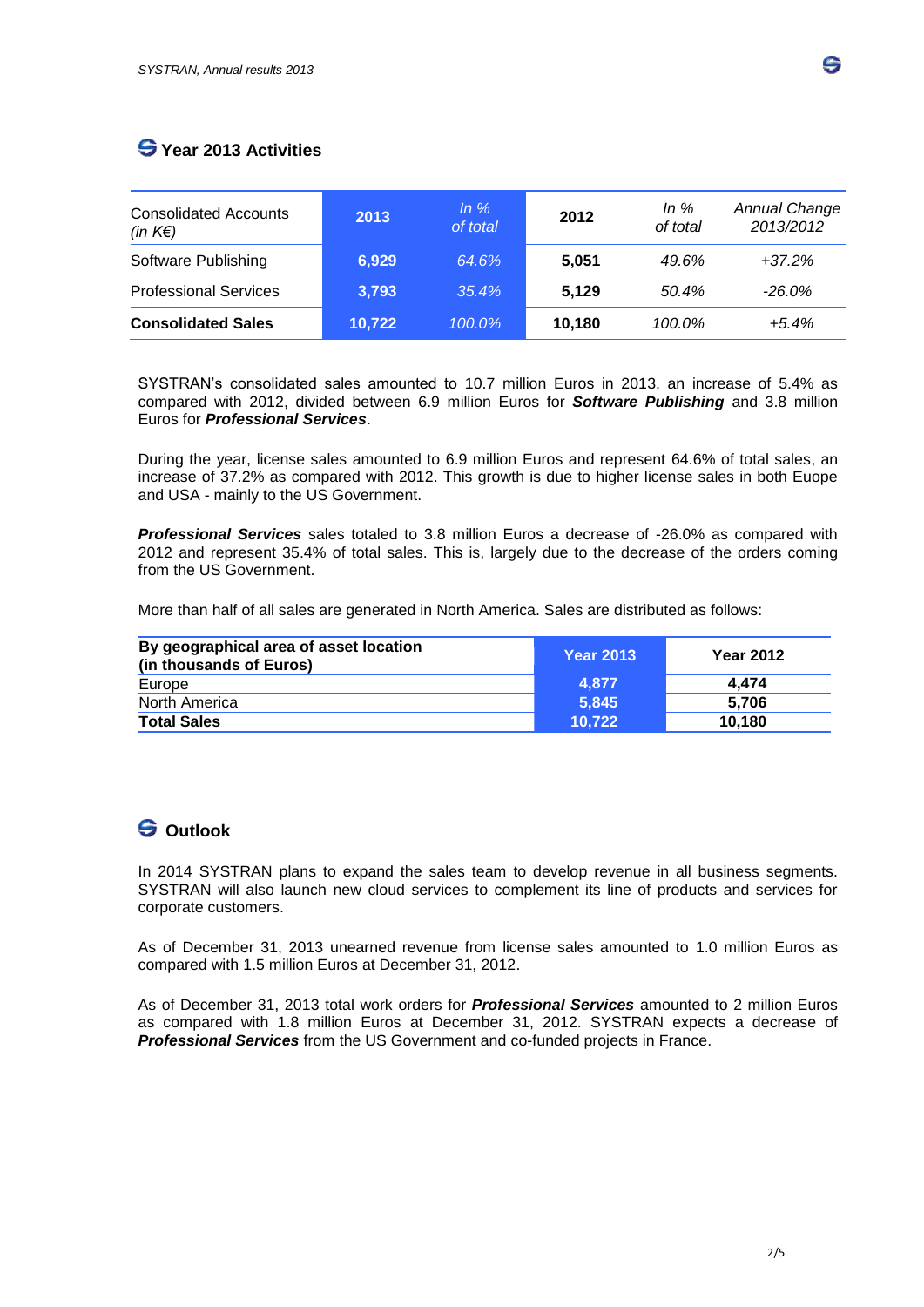## **S** Tender offer project by CSLI

By a press release issued on December 20, 2013 SYSTRAN announced that:

- Management and principal shareholders have entered into an agreement with CSLI Co. Ltd., a Korean company, for the sale of all of their shares in SYSTRAN, representing approximately 35.79% of SYSTRAN's share capital, at the price of €5 per share.
- This transaction remains subject to standard conditions precedent, including the prior administrative authorizations, in France and in USA, under the control of foreign investments.
- According to the regulations of the French *Autorité des Marchés Financiers* (AMF), CSLI will file a tender offer for all of the remaining shares at the same price of €5 per share shortly after the transaction. The tender offer is expected to take place during first semester 2014 under the current timetable.

#### **Dispute with the European Commission**

On April 18, 2013, the European Court of Justice set aside the judgment of the European General Court ordering the European Commission to pay SYSTRAN a lump-sum amount of 12 million Euros as compensation for the material damage sustained by it.

SYSTRAN S.A. and SYSTRAN Luxembourg will have to pay the cost incurred by the European Commission before the European Court of Justice and also before the European General Court.

SYSTRAN reimbursed the amount of 12,001,000 Euros to the European Commission and has recorded a provision for risks, corresponding to the cost incurred by the European Commission before the European Courts.

Following this decision dated April 18, 2018, SYSTRAN has lodged a new action against the European Commission in front of the Luxemburg Court. An assignment has been delivered to the European Commission on June 19, 2013. In this case Nr 157000, the District Court of Luxembourg (Eighth Chamber) informed the European Commission that it has to deliver its memorandum on February 18, 2014.

On the other hand, the European Commission has claimed for compensatory interests, based on 12,001,000 Euros which have been reimbursed to the Commission. SYSTRAN has recorded a provision to cover the risk of paying these interests. But SYSTRAN has disputed this claim for compensatory interests and has lodged an action for annulment in front of the General Court of the European Union. In this case T-481/13-14, the European Commission delivered its response on November 28, 2013. SYSTRAN delivered its reply on January, 21 2014.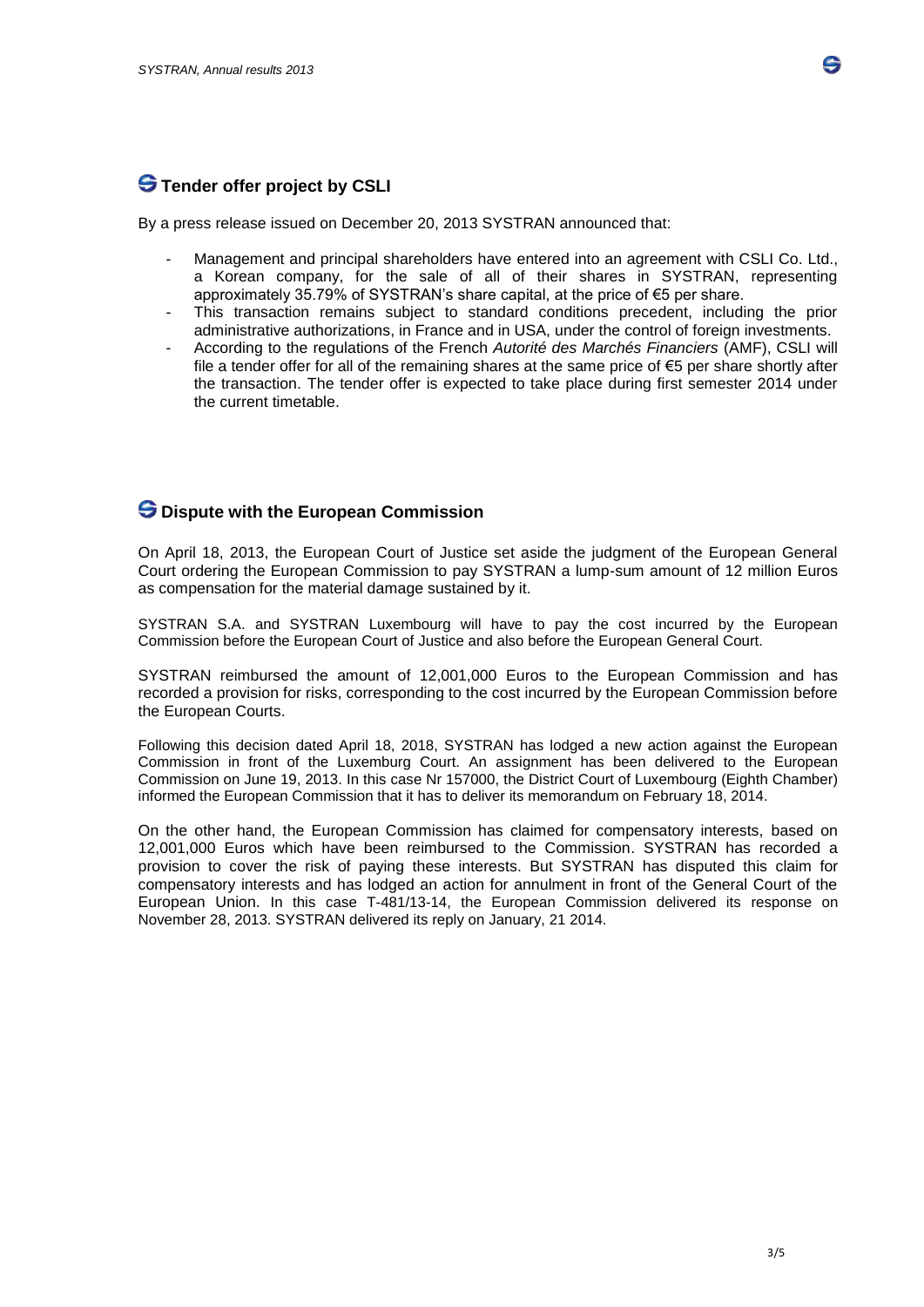# **About SYSTRAN**

SYSTRAN is the market historic provider of language translation software products and solutions for the desktop, enterprise and Internet.

Use of SYSTRAN products and solutions enhance multilingual communication and increase user productivity. SYSTRAN delivers real-time language solutions for search, content management, online customer support, intra or intercompany collaboration, and eCommerce.

With the ability to facilitate communication in 52+ language combinations and in 20 vertical domains, SYSTRAN's software is the choice of leading global corporations, portals and public agencies.

SYSTRAN has been pioneering advances in machine translation for over four decades. Its latest achievement, SYSTRAN Hybrid MT, combines the predictability and language consistency of rulebased machine translation with the fluency of statistical MT.

SYSTRAN is headquartered in Paris, France with a North American office located in San Diego, California, USA.

SYSTRAN (Code ISIN FR0004109197, Bloomberg: SYST NM, Reuters: SYTN.LN) is listed on EuroNext Paris, Compartiment C.

For more information, visit [www.systransoft.com](http://www.systransoft.com/)

#### *Contact*

Dimitris SABATAKAKIS, Chairman & CEO Telephone: +33 (0)1 44 82 49 00 Fax: +33 (0)1 44 82 49 01 Email: [sabatakakis@systran.fr](mailto:sabatakakis@systran.fr)

Revenue for the first quarter 2014 ending on March 31, 2014 will be announced on May 7, 2014.

This Press Release is available for download at: <http://www.systransoft.com/systran/investors/press-releases>